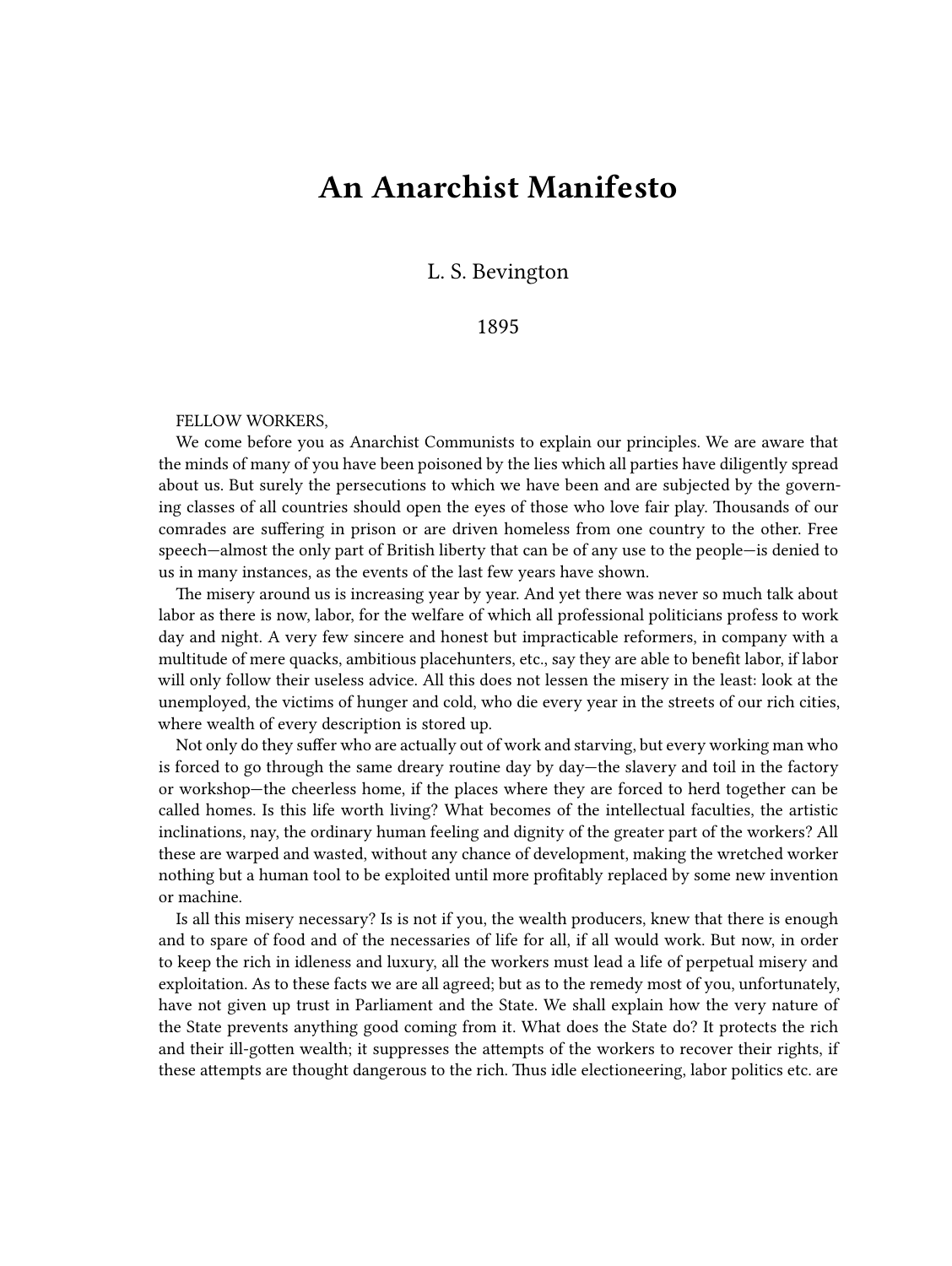not suppressed, but any effective popular demonstration, vigorous strikes as at Featherstone and Hull, Anarchist propaganda, etc., are suppressed or fought against by the vilest means. Moreover, the State, pretending thereby to alleviate the sufferings of the poor, grants Royal Commissions on the Sweating System, the Aged Poor, on Labor in general, or Select Committees on the Unemployed—which produce heaps of Blue Books, and give an opportunity to the politicians and labor leaders, "to show themselves off." And that is about all. If the workers demand more—there is the workhouse; and if not satisfied with that, the truncheons of the police and the bullets and bayonets of the soldiers face them:—not bread, but lead!

All political promises are of the same value: either they are not kept, even if it could be, or they involve social changes which can only be effected by a revolution, and not by mere votes cast in Parliament. This applies to the promises of Socialist candidates, even if it could be admitted that these candidates could remain uncorrupted by the demoralising influence of Parliament.

There can be no true humanity, no true self-respect, without self-reliance. No one can help you if you do not help yourselves. We do not promise to do anything for you, we do not want anything from you, we only appeal to you to co-operate with us to bring about a state of society which will make freedom, well-being possible for all.

To do this efficiently, we must all be imbued with the spirit of freedom, and aad this—freedom, and freedom alone—is the fundamental principle of Anarchy.

Freedom is a necessary condition to, and the only guarantee of, the proper development of mankind. Nature is most beautiful when unfettered by the artificial interference of man. Wild animals are stronger and more harmoniously developed than their domesticated kind, which the exploiting mind of man makes mere instruments of profit by developing chiefly those parts of them which are of use to him. The same threatens to be the case with the human victims of exploitation, if an end is not put to the system which allows the rich and crafty exploiters to reduce the greater part of mankind to a position resembling that of domestic animals—working machines, only fit to do mechanically a certain kind of work, but becoming intellectually wrecked and ruined.

All who acknowledge this to be the great danger to human progress should carefully ponder over it, and if they believe that it is necessary to ensure by every means the free development of humanity, and to remove by all means every obstacle placed in its path, they should join us and adopt the principles of Anarchism.

Belief in and submission to authority is the root cause of all our misery. The remedy we recommend:—struggle unto death against all authority, whether it be that of physical force identical with the State or that of doctrine and theories, the product of ages of ignorance and superstition inculcated into the workers' workers minds from their childhood—such as religion, patriotism, obedience to the law, belief in the State, submission to the rich and titled, etc., generally speaking, the absence of any critical spirit in face of all the humbugs who victimise the workers again and again. We can only deal here briefly with all these subjects, and must limit ourselves to touch only on the chief points.

Economic exploitation—the result of the monopolisation of the land, raw materials and means of production by the capitalists and landlords—is at the bottom of the present misery. But the system which produces it would have long ago broken down if it were not upheld on one hand by the State, with its armies of officials, soldiers and police—the whole machinery of government, in one word; and on the other hand by the workers themselves, who tamely submit to their own spoliation and degradation, because they think it right, owing to a superstitious superstious belief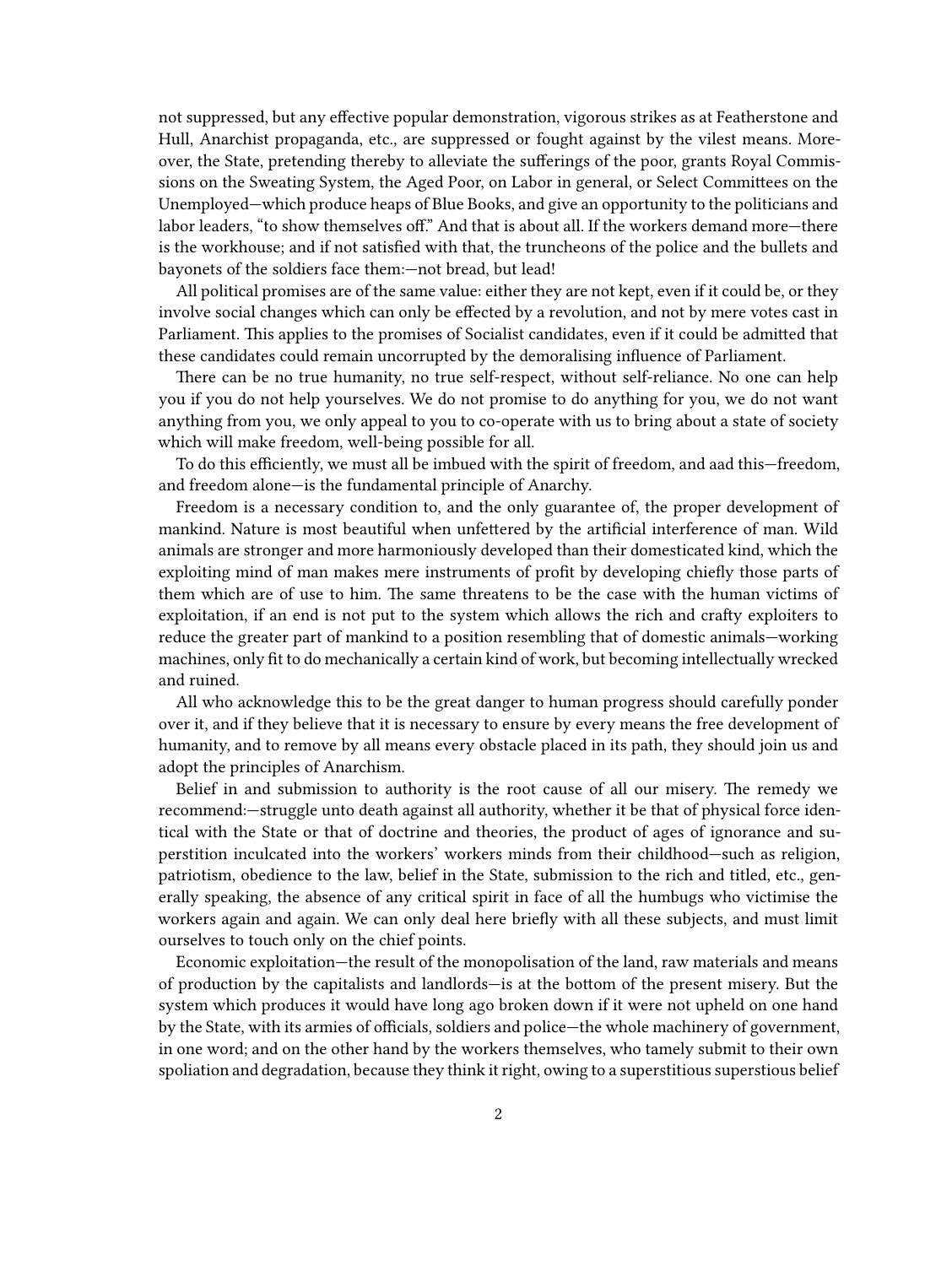in a divine providence inculcated by their masters, or because they desire, by sneaking means, to be exploiters themselves—an object which only one in a thousand can succeed in—or because they have not lost faith in political action or the capacity of the State to do for them that which they are too ignorant to do for themselves. Under these protections the rich classes are enjoying their spoil in safety and comfort.

It is evident that this system, if to be destroyed at all, must be attacked by the workers themselves, as we cannot expect those who profit by it to cut their own throats, so to say.

Many still consider the State a necessity. Is this so in reality? The State, being only a machine for the protection and preservation of property, can only obstruct freedom and free development, being bound to keep up the law and every statute law is an obstacle to progress and freedom.

Laws are of two kinds. They are either simple formulæ, derived from the observation of phenomena as the so-called laws of nature, the phrasing of which is open to revision with the progress of human knowledge and the accumulation of fresh material to draw deductions from. No authority is required to enforce them, they exist; and every being arranges his conduct in conformity with his knowledge of their action. The phenomenon of fire burning is the result of such a natural law, and all pay attention to it though there is no policeman posted behind every match and fireplace. Here again Nature gives us an example of free development and Anarchy, and in a free society all social facts and necessities would be equally well recognised and acted upon.

But there is the other kind of law. That which is the expression of the will of an unscrupulous minority, who, owing to the apathy and ignorance of the majority, have been able to usurp the means of power and purport to represent the whole people at the time of the enaction of the laws.

The fact that a great number of persons is in favor of something is evidently no guarantee that it is right. Experience, on the contrary, shows that progress is usually brought about by individuals. New discoveries, new lines of human activity are first found and practised by a few, and only gradually adopted by the many. The majority that makes the laws or abides to them will almost always lag behind progress, and the laws made by it will be reactionary from the very beginning. How much more so as time proceeds and new progress is made!

Of course, progress itself laughs at the puny efforts of the usurpers of power to stop its triumphant march. But its apostles and advocates have to suffer much and severely for the enthusiasm and the hope that is within them. Prison and often death itself is their doom, the penalty for having raised the standard of revolt against authority and law, the embodiment of the spirit of oppression.

And the very makers of these laws are forced to admit that their work is useless. Is not the continuous manufacture of new laws going on in the Parliaments of all countries throughout the greater part of this century, and in England for many centuries, a proof of the fact that the laws never satisfy anybody, not even those who make them. They know, however, that their legislating is mere mockery and hypocrisy, having no other object but to make the people believe that something is being done for them, and that the public interest is well looked after. The people obey all these laws, whilst the State, in the alleged interest of all, in reality in the interest of the property owners and of its own power, violates them all and commits numberless crimes—which are glorified as deeds of valor committed in the interest of civilisation.

This principle, kept in the background in time of peace, is paraded before the eyes of so-called "rights" in some savage territory, plunders and provokes the natives until they return force by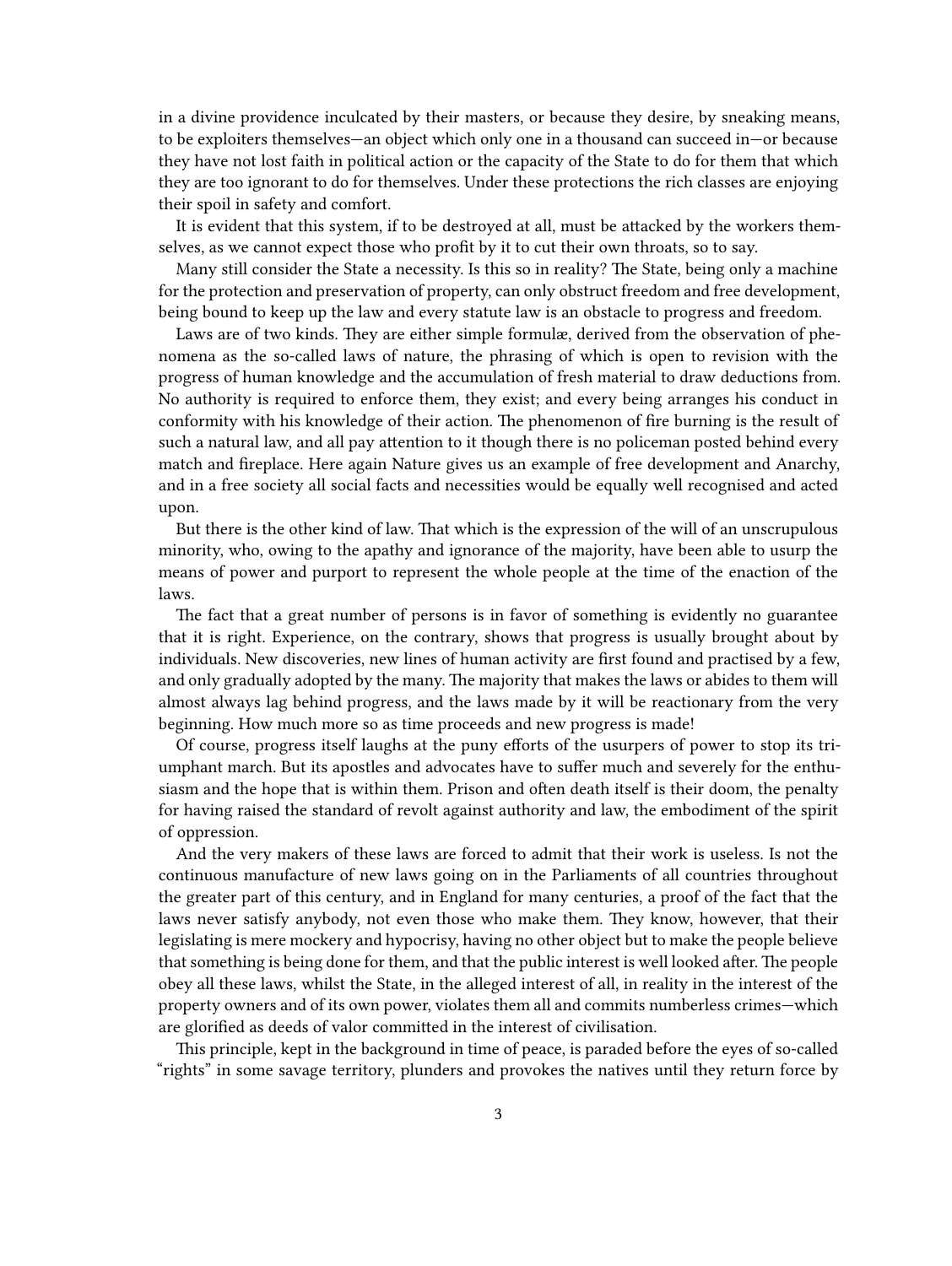force. Then the State steps in, in the pretended interest of religion and civilisation, slaughters them and annexes their land. The greater the slaughter, the greater the glory for these "heroic" pioneers. Or it may be in a war on a greater scale with a European State, when the workers of one country are let loose against those of another, to murder, plunder and burn homes and villages, and perform such like patriotic deeds of valor and chivalry.

We Anarchists are internationalists, we acknowledge no distinction of nationality or color. The workers of all countries suffer as we do here, and our comrades have everywhere to fight the same battle for freedom and justice. The capitalists are internationally unanimous in persecuting the defenders of freedom and in fleecing the workers. Even England is brought more and more under the sway of a continental police system, the dangers of which the British masses do not see at present, as it is used chiefly against friendless foreign refugees. They are regardless of the fact that it is but the forerunner of an attack on their own liberties.

The workers as a rule are filled with an unreasoning dislike to the workers of other countries, whom their masters have succeeded in representing to them as their natural enemies, and herein lies one of the main sources of the strength of the capitalist system; a strength which has no other foundation than the weakness and the helplessness of the people. It is in the interests of all governments to uphold patriotism, to have their own people ready to fly at the throats of their fellow workers of other nationalities whenever it suits the interests of the employers to open up new markets, or draw the attention of the people away from the contemplation of their own misery, which might drive them to revolt.

Patriotism and religion have always been the first and last refuges and strongholds of scoundrels. The meek and lowly servants of the one blessing—in the name of their God—the infamies committed for the sake of the other, and cursing in the same name the deeds they just now blessed if committed by the enemy.

Religion is mankind's greatest curse! It is absurd to expect that science, in the few years that the State and the priests have left it to a certain extent alone—the stake or the prison has been too often the reward of its pioneers—should have discovered everything. It would not be worth living in a world where everything had been discovered, analysed and registered. One fact is certain: all so-called religions are the products of human ignorance, mere phantastical efforts of barbarous people to reason out matters which they could not possibly understand without some knowledge of science and scientific methods. The opinion of the savage on the power that works a steam engine, or produces the electric light, is evidently worthless and could be refuted by anyone possessing elementary knowledge. In the same worthless way our forefathers, savages also, reasoned about the phenomena of nature, and came to the naive conclusion that somebody behind the curtains of the sky pulled the strings. This supposed individual they called God and the organic force of man the soul, and endowed it with a separate entity, although that organic force does not possess any more separate entity than that working a clock or a steam hammer. A dim consciousness of this has permeated the mind of most in spite of the fact that religion has been bolstered up by all the forces of authority, because it teaches submission to the law, and as a reward gives cheques drawn on the bank of heaven, which are not more likely to be met than the politician's promises of what he will do when he is returned for Parliament. Religion is the most deadly enemy to human progress. It has always been used to poison the mind and deaden the judgment of the young, thus making grown up people accept all its absurdities because they are familiarised with them in their youth.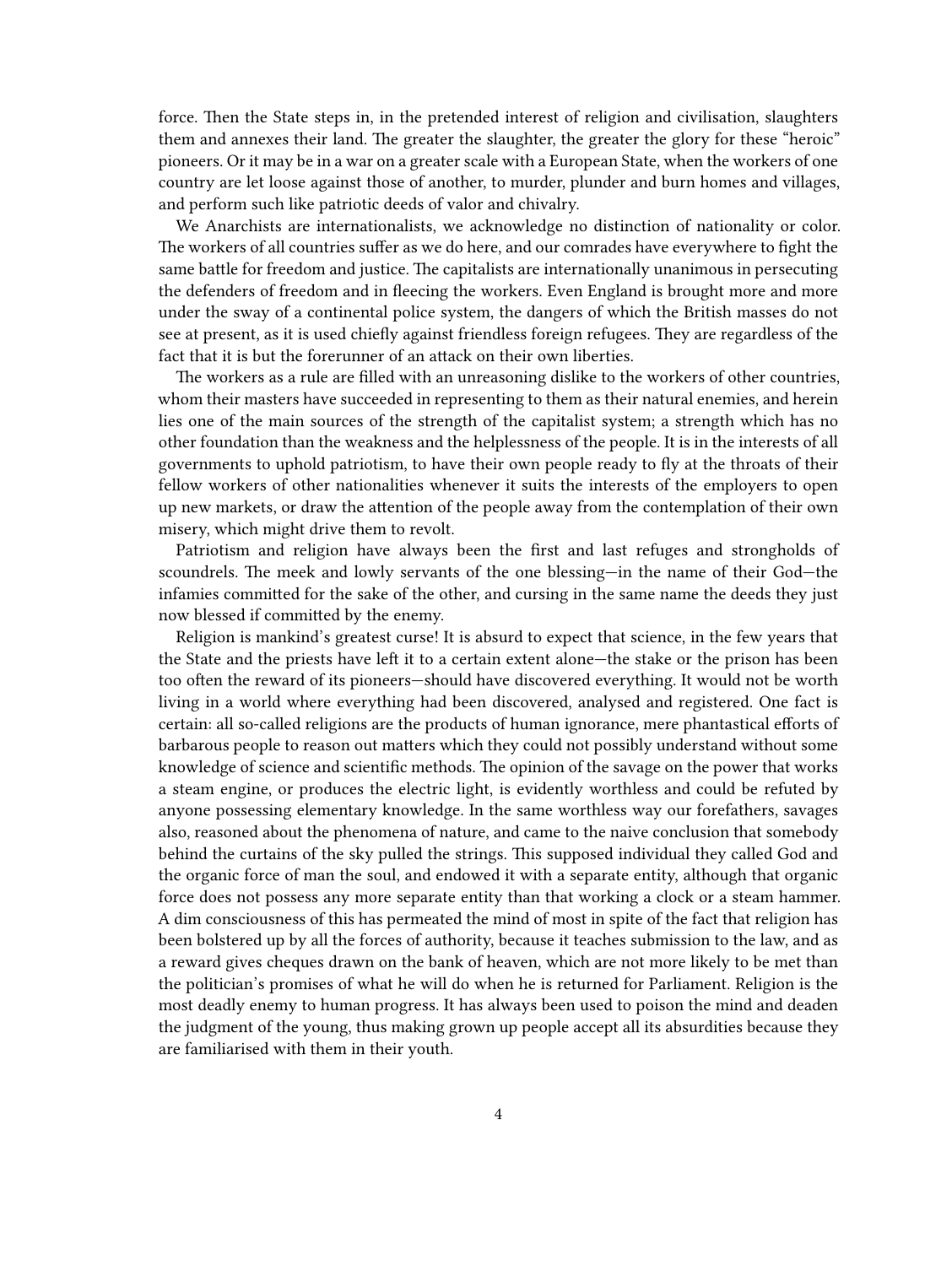Unfortunately, religion is not kept out of the labor movement. Priests and parsons, who should be a horror to mankind, as their presence adds an additional element of corruption, sneak into it, and labor politicians use their services as the Liberals and Tories do. There is actually in existence a body of persons who prostitute the noble word "Labor" by coupling it with the disgusting word "Church," forming the "Labor Church," which is looked upon favorably by most of the prominent labor leaders. Why not start a "Labor Police"?

We are Atheists<sup>\*</sup> and believe that man cannot be free if he does not shake off the fetters of the authority of the absurd as well as those of every other authority. Authority assumes numerous shapes and disguises, and it will take a long period of development under freedom to get rid of all. To do this two things are wanted, to rid ourselves of all superstition and to root out the stronghold of all authority, the State.

This open statement of our convictions does not imply any spirit of persecution on our part against those who believe in the absurdities of the different religions. Persecution is essential to authority and religion, and fatal to freedom; we should destroy the basis of our own hopes and ideals, if we were ever carried away by the spirit of persecution, bigotry and intolerance, which is so commonly raised against us.

We shall be asked what we intend to put in place of the State. We reply, "Nothing whatever!" The State is simply an obstacle to progress; this obstacle once removed we do not want to erect a fresh obstruction.

In this we differ essentially from the various schools of State Socialists, who either want to transform the present State into a benevolent public‐spirited institution (just as easy to transform a wolf into a lamb), or to create a new centralised organisation for the regulation of all production and consumption, the so-called Socialist society. In reality this is only the old State in disguise, with enormously strengthened powers. It would interfere with everything and would be the essence of tyranny and slavery, if it could be brought about. But, thanks to the tendency of the ways and means of production—which will lead to Anarchy—it cannot.

But whilst State Socialism is impracticable as a system of real Socialism, it is indeed possible if its advocates had their way, that all matters of general interest and more and more of private interest too would pass under the control of the State; whether it be a little more democratised or not, it does not matter, for we reject Democracy as well as Absolutism. Authority is equally hateful to us whether exercised by many, or by few, or by one. The last remnant of free initiative and self‐reliance would be crushed under the heels of the State, and the emancipation of the workers would be as far off as ever. State Socialism has indeed strengthened the decaying faith in, and renewed the prestige of, the State.

All we Anarchists want is equal freedom for all. The workers to provide for their own affairs by voluntary arrangements amongst themselves. This leads us to a consideration of the economic basis of the state of things we desire to bring about, and here we avow ourselves Communists.

Everybody has different faculties and abilities for work, and different wants and desires for the various necessities of life and leisure. These inclinations and wants require full satisfaction, but can only receive it in a state of freedom. Everybody supposing his faculties to be properly developed can best judge what is best for himself. Rules and regulations would hinder and make him a fettered, incomplete being who necessarily finds no pleasure in work forced upon him. But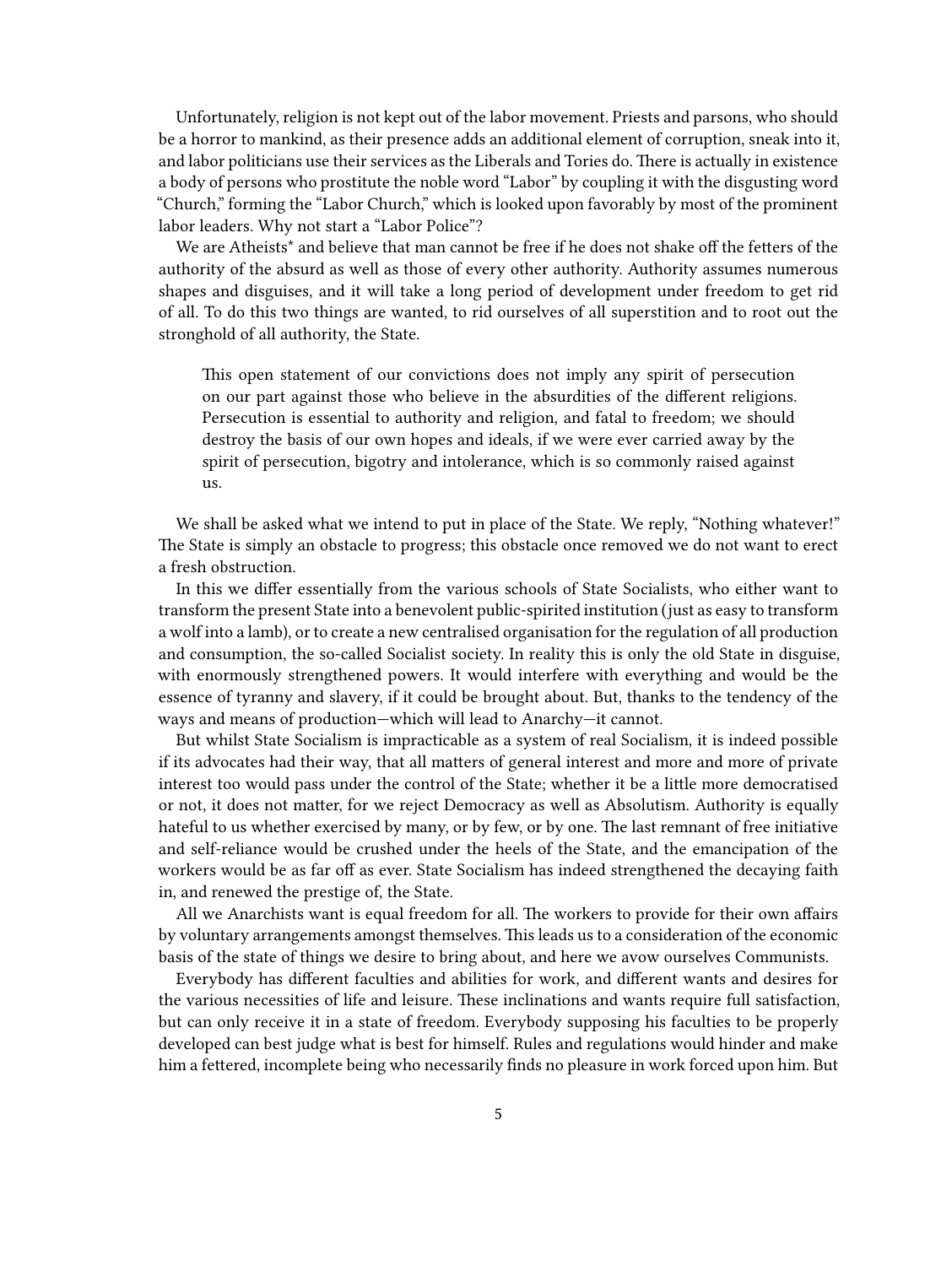under Anarchy he would associate voluntarily with others to do the work he is best fitted to do, and would satisfy his wants in proportion to his needs from the common stock, the result of their common labor.

Cut-throat competition for the bare necessities of life would be done away with, leaving many matters of a more individual, private and intimate character, in which the free man would find opportunity for peaceful and harmonious emulation, and thereby develop his faculties in the highest possible degree.

One of the stock objections against Anarchist Communism is that no one would work. We reply that to-day work is viewed with disfavor and neglected by all who can possibly exist without it because it has to be carried on under the most disadvantageous conditions and is, moreover, looked upon as degrading. The worker earning his food by hard labor and ceaseless toil is a pariah, the outcast of society, while the idler who never does an hour's hours work in his life is admired and glorified, and spends his days in luxurious ease amongst pleasant surroundings. We believe that under Anarchism everybody would be willing to work; work being freed from the badge of dishonor now associated with it will have become a labor of love, and the free man will feel ashamed to eat food he has not earned. But as to some atavistic remnants of modern capitalist society that would only work if forced? Well, nobody would want us to retard the emancipation of the immense mass of mankind on account of these few unsocial beings who may or may not exist then. Left to themselves and scorned by everyone they would soon come to their senses and work.

We cannot further enter here into the arguments which show the tendency of a development into Free Communism, and we refer to our literature on the subject. (See Kropotkin's "Anarchism: its Basis and Principles." Freedom Pamphlets, No. 4, etc.)

Anarchist society will consist of a great number of groups devoted each to the production of certain commodities free of access to all, and in local and interlocal contact with other groups to agree and make arrangements for purposes of exchange. With regard to the first necessities of life, food, clothes, shelter, education, Free Communism would be carried out thoroughly. All secondary matters would be left to a mutual agreement in the most varied ways. There would remain in such a society full freedom for the Individualist as long as he did not develop any monopolistic tendencies.

These are our principles; let us consider the means to realise them.

Here we are met by the cry "Dynamiters," "Assassins," "Fiends," etc. Let us see who chiefly utter these cries.

The same people who, by colliery disasters, the ensuring of rotten ships, fires in death‐trap‐houses, railway accidents caused by overwork, etc., daily massacre more people than the Anarchists of all countries ever killed. The same people who are ready at any moment to have the natives of any country slaughtered, simply to rob them, who are overjoyed at the butchery of the Chinese war, which will enable them to make fresh profit, who are slowly starving and killing the millions of workers, whose lives are shortened by overwork, adulterated food, and overcrowding slums. These people have, in our eyes, no voice when the question of Humanity is considered. They may abuse and insult us just as they like. The worst thing that could happen to us, indeed, would be to win their approbation, to be petted by them as the respectable repeectable labor politicians are.

Some well-meaning, but rather weak-minded people too, are misled by these cries. To these we say come and study our movement and gain a knowledge of its history and personalities, and you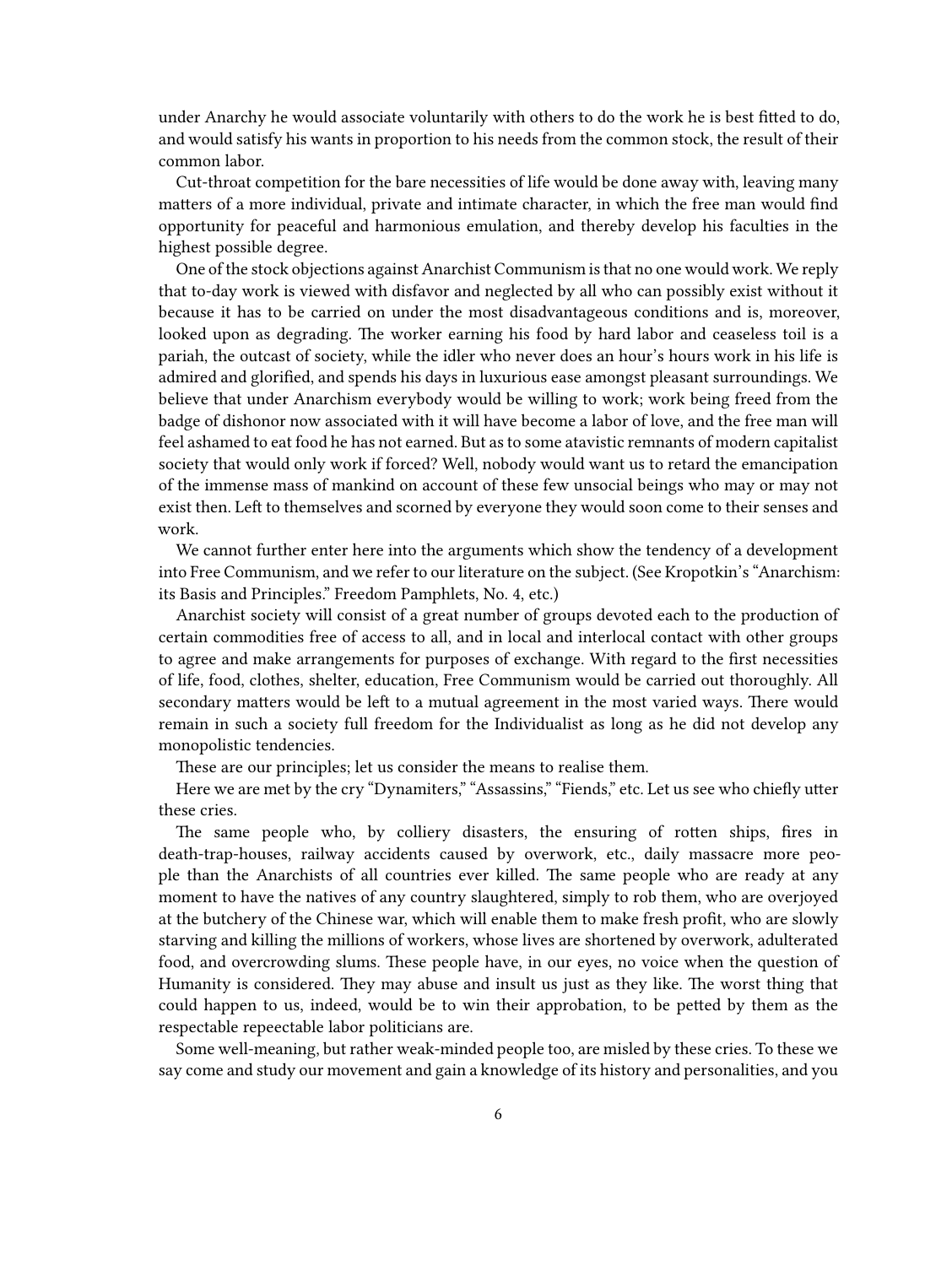will find that every act of revolt is but a reply to a hundred, nay, a thousand villainous villaineous crimes committed by the governing classes against us and against the workers in general. You will find that those who did these acts were the very best, the most human, unselfish, self-sacrificing of our comrades, who threw their lives away, meeting death or imprisonment in the hope that their acts would sow the seed of revolt, that they might show the way and wake an echo, by their deeds of rebellion, in the victims of the present system.

With the specific mode of action of anyone we have nothing to do. Anarchists advocate the propagation of their ideas by all means that lead to that end, and everyone is the best judge of his own actions. No one is required to do anything that is against his own inclination. Experience is in this as in other matters the best teacher, and the necessary experience can only be gained through entire freedom of action.

Thus the means which we would adopt embrace all that furthers our cause, and exclude all that will damage it. The decision of what is good or harmful must be left to persons or groups who choose to work together.

Nothing is more contrary to the real spirit of Anarchy than uniformity and intolerance. Freedom of development implies difference of development, hence difference of ideas and actions. Every person is likely to be open to a different kind of argument, so propaganda cannot be diversified enough if we want to touch all. We want it to pervade and penetrate all the utterances of life, social and political, domestic and artistic, educational and recreational. There should be propaganda by word and action, the platform and the press, the street corner, the workshop, and the domestic circle, acts of revolt, and the example of our own lives as free men. Those who agree with each other may co-operate; otherwise they should prefer to work each on his own lines to trying to persuade one the other of the superiority of his own method.

Organisation arises from the consciousness that, for a certain purpose, the co‐operation of several forces is necessary. When this purpose is achieved the necessity for co-operation has ceased, and each force reassumes its previous independence ready for other co‐operation and combination if necessary. This is organisation in the Anarchist sense—ever varying, or, if necessary, continuous combinations of the elements that are considered to be the most suitable for the particular purpose on hand, and refers not only to the economical and industrial relations between man and man, but also to the sexual relations between man and woman, without which a harmonious social life is impossible.

These views differ immensely from those held by the believers in authority, who advocate permanent organisations with chiefs or councils elected by the majority, and who put all their trust in these institutions. The more they centralise these organisations and introduce stringent rules and regulations to preserve order and discipline, the more they will fail to achieve their object. In such organisations we see only obstacles to the free initiative and action of individuals, hot-beds of ambition, self-seeking and rotten beliefs in authority etc. That means, we see in them agents of reaction to keep the people in continued ignorance of their own interests.

We do not therefore discourage workingmen from organisation, but such organisations could only be free groups of men and women with the same aims for identical purposes, disbanding when the object in view is achieved.

This brings us to the question of the advisability of Anarchists to join Trade Unions, not the question of the membership of Unions which may be a necessity for them as the case stands, but the question of propaganda in them. Anarchists do not wish to isolate themselves and Unions may be useful as a place to meet their fellow workers. But whether Unions should be formed by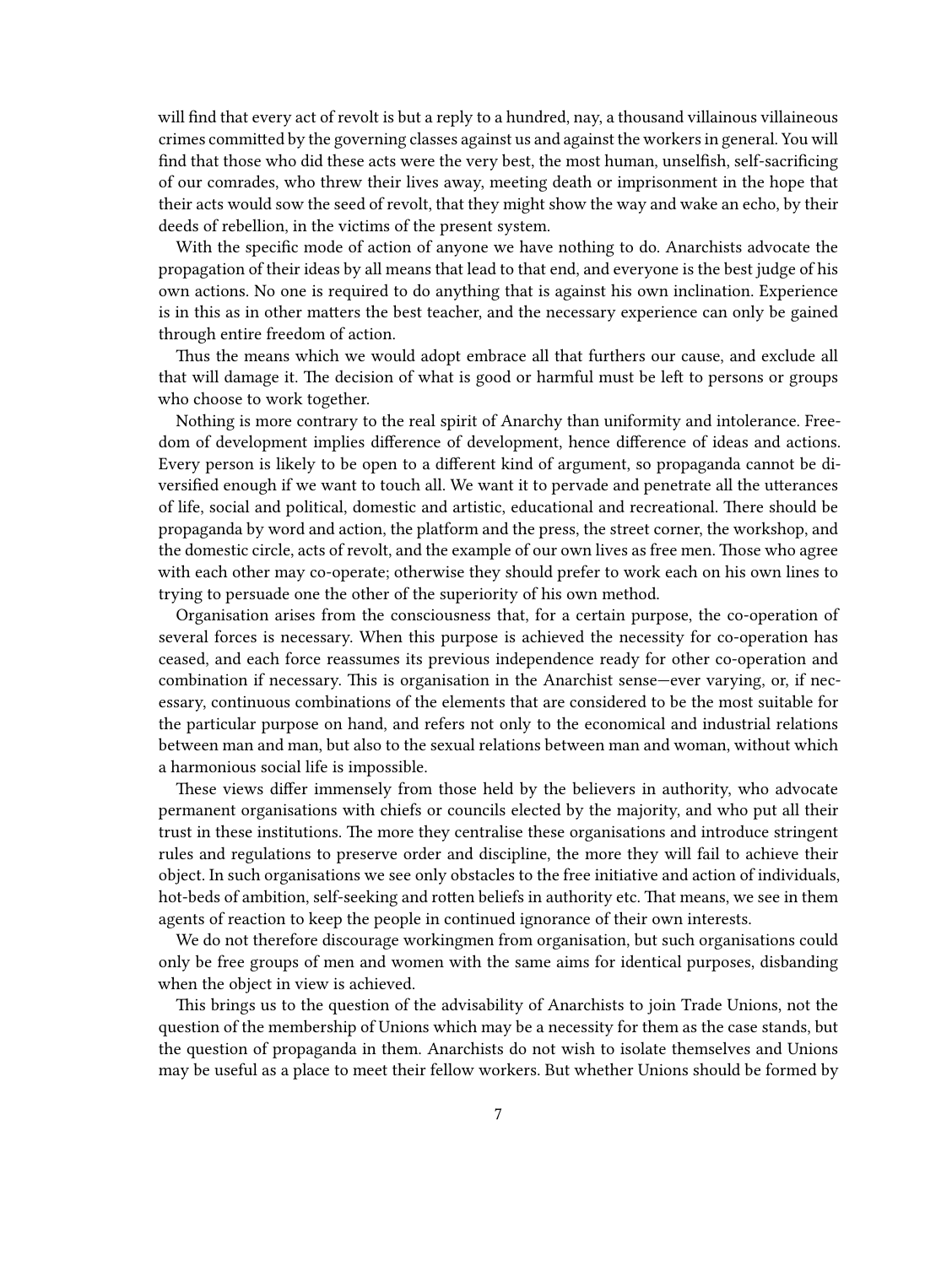Anarchists is entirely dependent on the particular case. For we do not consider Trades Unionism as at present constituted as a serious force to overthrow the system, but only as a means to get a little better provision for the workers under the present conditions. Therefore they cannot be carried on without dealing with immediate so-called practical questions, which are never settled without compromises, as all members are not Anarchists.

In Unions the General Strike might form a proper subject to start the propaganda, and such a strike, though in itself not effective as a remedy, would probably bring about revolutionary situations which would advance the march of events in an unprecedented way. To speak plainly, we advocate the General Strike as a means to set the ball rolling: who knows whether it may not lead to the Social Revolution, which we all desire as the only thing that can help us.

The Social Revolution, as we conceive it, would consist in the paralysation of all existing authoritarian institutions and organisations, the prevention of new organisations of this character, the expropriation of the present exploiters of labor, and in the rearrangement of relations between men on the basis of voluntary agreements. This will appear to some to be rather a large program, but logical thinking will convince them of the fact that every one of these points is the necessary consequence of the others, and that they can only be carried out altogether, or not at all. For what is really impracticable are not full measures, but those half‐hearted measures so-called reforms—which pretend to do away with a part of the existing misery, whilst the root remains intact and makes the whole reform futile and useless.

These then are our means of propaganda, and we trust they are manifold enough to allow everybody full scope for his energies who chooses his place amongst us. The leading idea of our propaganda must always be defiance and destruction of the principle of authority in all its forms and disguises—full scope for freedom, the basis and condition of all human development and progress.

In conclusion, let us consider briefly the remedies proposed by the other parties—useless as they are, as the ever‐increasing misery around us abundantly shows.

The State Socialist parties, apart from a few Socialists pure and simple who, if they were true to the foundations of their opinions, would come over to us, have of late become entirely parties for advocating political action. They believe in sending the right man to Parliament, and we have the choice between the chosen of the I.L.P., of the Fabians, and of the S.D.F. We do not consider their minor differences: what is the principle of political action worth?—is the question we ask. It is intended to bring pressure on the governing classes to effect social changes. We maintain that no amount of pressure exercised through political action can bring about these social changes. Some palliatives may be adopted, but the system will continue to exist; for these labor parties make the workers believe in constitutional means, in the leadership and worship of men; in short, they will destroy their self-reliance and self-respect, and do for them that which religion does—make them expect everything from others, nothing from themselves. The history of the labor movement in Europe and America shows the greater these parties become the less advanced their leaders grow and the less is achieved by these bulky, cast‐iron organisations with no room for freedom left in them.

We have no more belief in Trades Unions as such than in political action, yet we prefer those Unionists, who rely upon their own action to those who cry for State help. Our propaganda might sometimes use this question as a starting point.

The Co-operative movement can only benefit a few who remain unnoticed among the general misery. Productive Co-operation on a large scale would have to compete with capitalism, which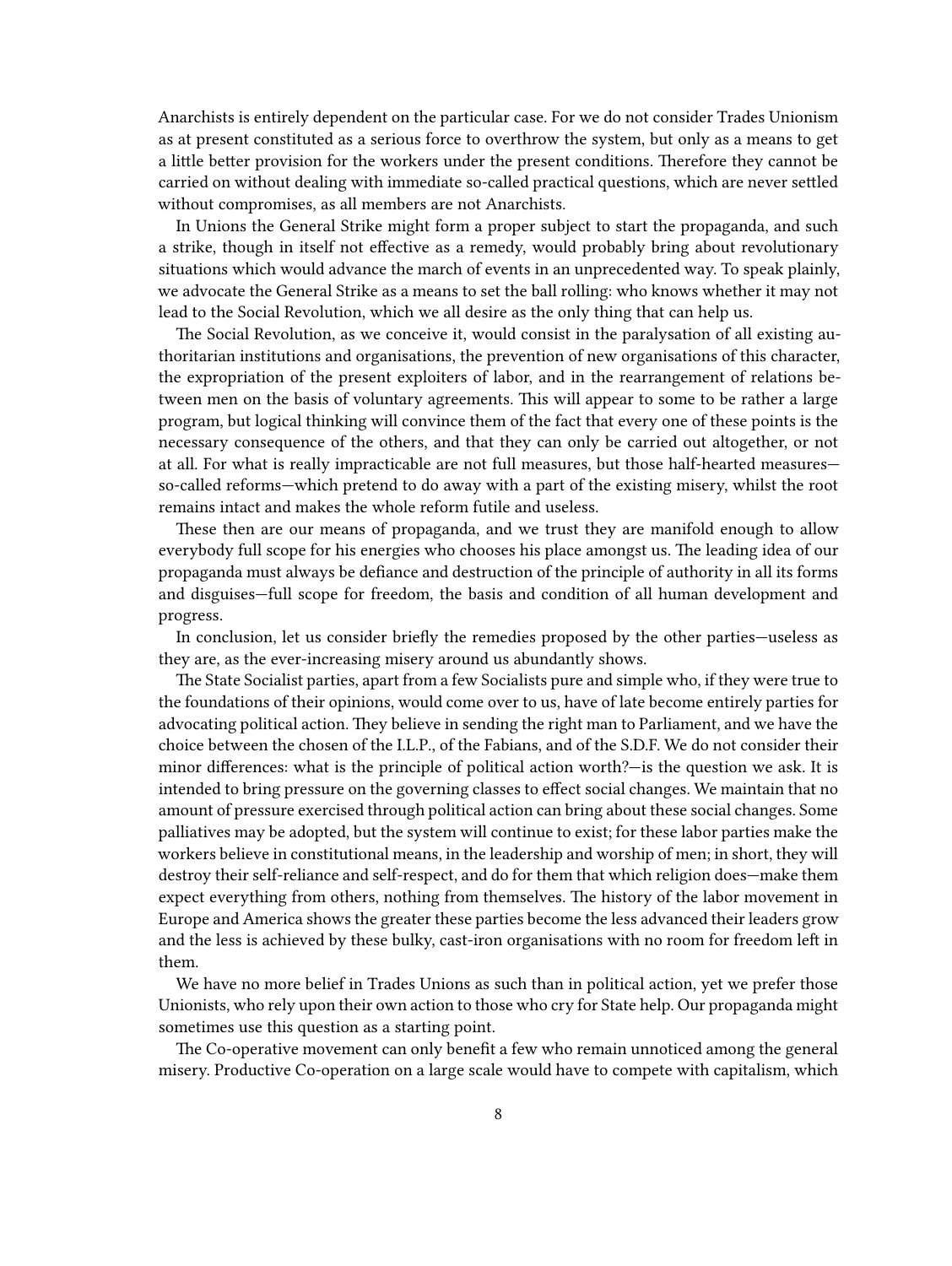ruthlessly cuts down wages and gets a supply of cheap labor from the unemployed. Co-operators would have to work on similar lines, those of the greatest possible exploitation of labor and that will be no remedy for the needs of labor, or they would be crushed by the capitalist competition, being in fact the first victims of a commercial crisis. Thus on a large scale Co-operation is impracticable, and those who take part in it in its present form are only too often estranged from the general labor movement. So we consider Co‐operators as workers who are no essential factor in the coming struggle.

The meanest and most repulsive "friends" of the workers are the Teetotalers, Malthusianists, and advocates of thrift and saving, who propound each his particular crochet as an infallible remedy for poverty. They want the workers to give up the small mites of, however adulterated and paltry, pleasure and enjoyment that are left to them. "Hypocrisy is the compliment vice pays to virtue," the proverb says, and the other parties make at any rate promises of better things, but these want to make life still more dreary and cheerless. Economically they are utterly wrong. If all were content to live as Coolies do, on a handful of rice per day, wages would be lowered by competition down to the level of Coolie wages—a few pence per day. We want the standard of the workers' living raised, not lowered, and all the things to which these "friends" object belong to a real, full, human life.

We need not dwell on all the cranks who have cut and dried remedies like the Free Currency advocates, who ignore the principle of every society with private property: "No property, no credit." To be benefited by money cheques, it would be necessary to possess some kind of portable or realisable property to be given in exchange for the cheques or to have them secured on. Nothing would be altered by them, they could simply perpetuate the worst evils of the present system in a more aggravated form. To the worker who has no property but his labor to dispose of, in times when work is slack and labor therefore not in demand, they would offer no resource whatever, and he would still be obliged to suffer and to starve. To make the remedy proportionate to the evil proposed to be cured, it would be requisite to abolish all private property and make the land and all it contains, together with all the implements of production, common property—that is, to introduce Communism, where money and money cheques will become equally useless.

As you will have seen, Anarchism does not preach anything contrary to the principles which have always inspired men to strive for freedom and right. It would indeed be absurd to try and impose something new upon mankind. No! Anarchism is nothing but the full foll acknowledgment of the realisation of the principle that freedom is at the root of sound natural development. Nature knows no outside laws, no external powers, and only follows her own inward forces of attraction or repulsion. Everything is the result of the existing forces and tendencies, and this result becomes again in turn the cause of the next thing following. In its childhood, humanity suffered from ignorance of this cause, and suffers still by being trodden under the heel of imaginary celestial and human authority (both arising from the same sources—ignorance and the fear of the unknown). All progress has been made by fighting and defying authority. Great men in history—men who have done real work, that is, work useful for the progress of the human race by breaking and defying laws and regulations apparently made for everlasting time—showed mankind new roads, opened new ground. These were rebels, and the last in this series—those who wish not only to be free themselves but who saw that which before them men did not see so clearly, that to be free ourselves we must be surrounded by free men; that the slavery of the meanest human being is our own slavery. Those last rebels for freedom and progress are the Anarchists of all countries, and in solidarity with them we appeal to you.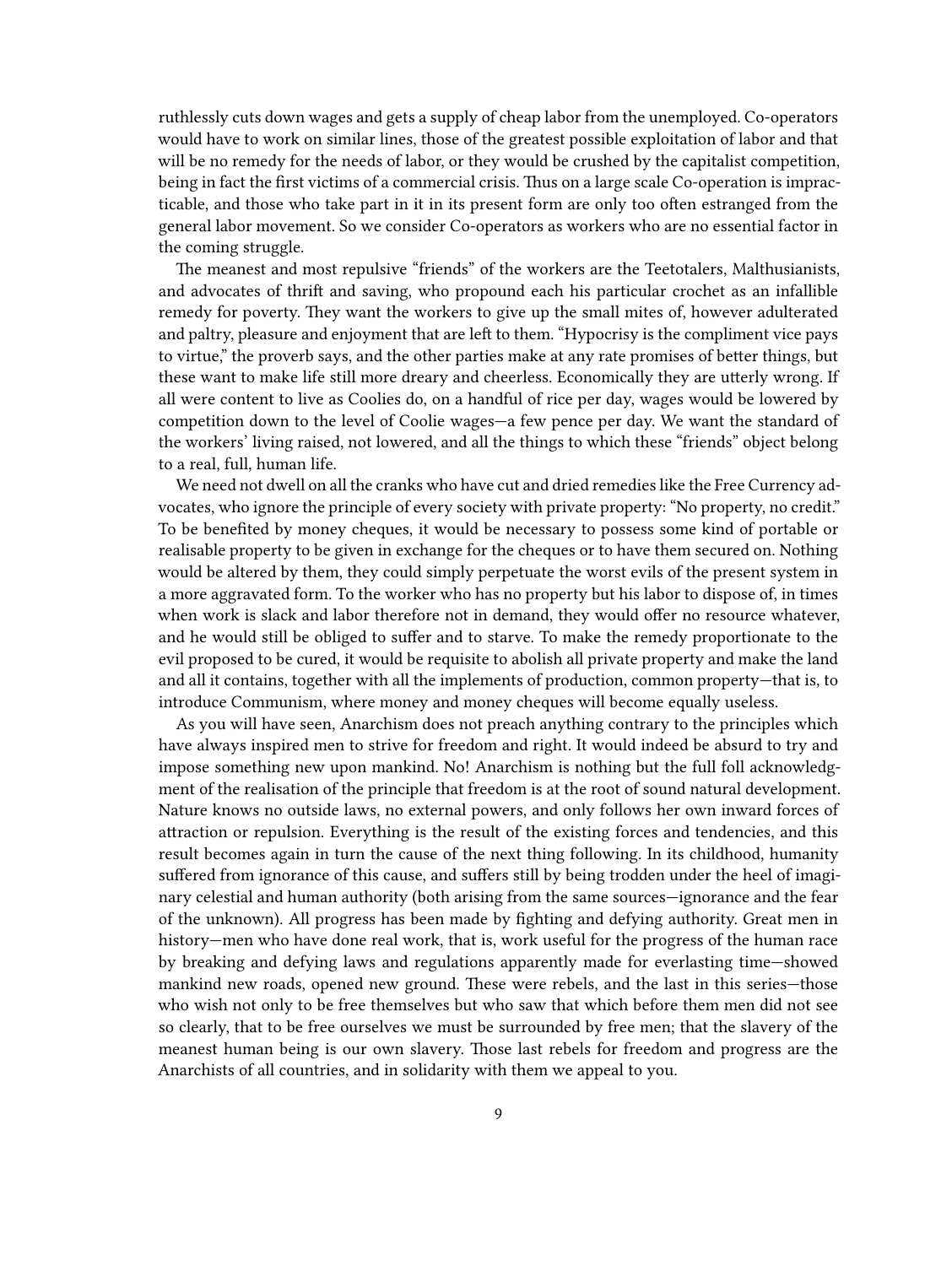Study our principles, our movement, and if they convince you join us in our struggle against authority and exploitation, for freedom and happiness for all.